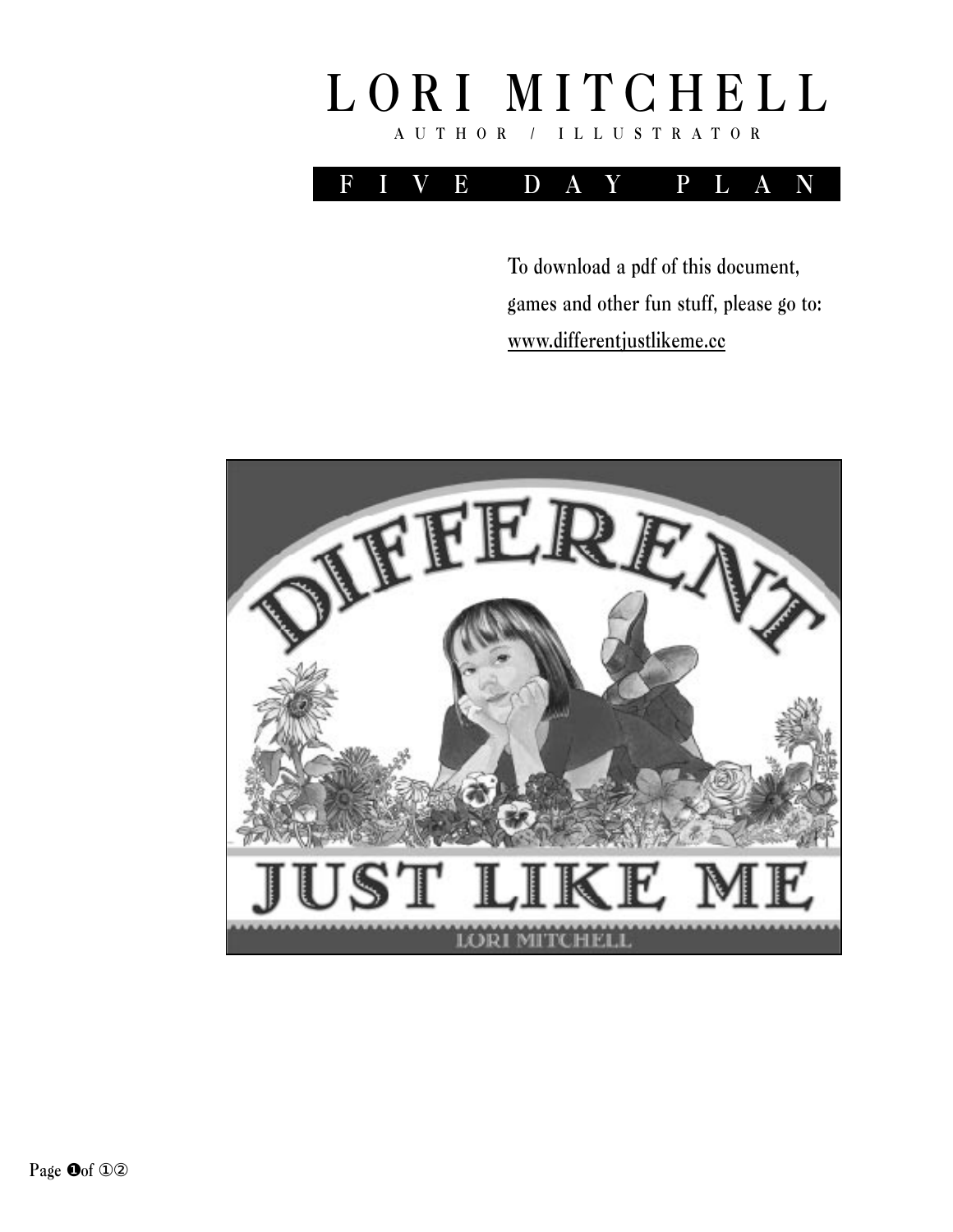

## Five lessons that you can download and use right away.

You may want to look over the plans and adapt them to the particular needs in your class. Here's a quick overview of the five-day plan.

D a y 1 : V o c a b u l a r y/J o u r n a l

Objective: To increase vocabulary skills. Materials: Print out worksheet and a dictionary.

Define words from the book and a few new words. Write about something that makes you different from the other students in class.

*Note: If they are having a hard time thinking of something that makes them different from the rest of the class give them some ideas. It could be something as simple as having green eyes or it could be that they really love baseball more than anyone else. It could be that they come from another country and they can speak two languages. They might like licorice ice cream or they may have a pet rat. You never know what they might come up with.*

D a y 2 : R e a d i n g

Objective: Read "DIFFERENT JUST LIKE ME" and discuss. Materials: The book "DIFFERENT JUST LIKE ME" and the outline of the book.

D a y 3 : P l a y / R e a d e r s T h e a t er

Objective: Reinforce reading and comprehension. Materials: Copies of the story-one per student.

Props: If you want to add props, see the list on Day 3 page.

*Note: Divide students into groups and read through the play. Present to class. When talking about each part try to remember that all of the people in the story have names. If someone is going to play Jeannie, the woman on the elevator, for example, make sure they know her name. If the students know her as Jeannie, it will help them to see that she's much more than just "the blind-woman".* 

*The play is broken up into 5 acts. Each act can be on the stage at one time. For example April's room can be on the left, then the bus can be set up in the middle and the farmers market can be on the right. You can shine a light on whichever scene you are on or there could be two students that hold up a sheet in front of the scenes that aren't on yet. Or you could just have everyone be very still and quiet in the scenes that aren't on at the time.*

D a y 4 : W r i t e , D r a w a n d E d i t

Objective: Have students think of a day they felt left out, then write and draw about it. Materials: Copies of cartoon set up. One per student.

D a y 5 : W r i t i n g/S t r u c t u r e

Objective: Work in groups of four to write about real-life problems that children experience in social situations.

A. Write about the problem and the solution.

B. Create a class library for reference to all students.

Materials: The worksheet. One piece of  $8\frac{1}{2}$  x  $11$ "construction paper for the cover and two pieces of blank white 8 1/2" x 11" paper. Fold them all in half and you will have four pages for the story. Please write on the front of the page only, so there's no bleed-through.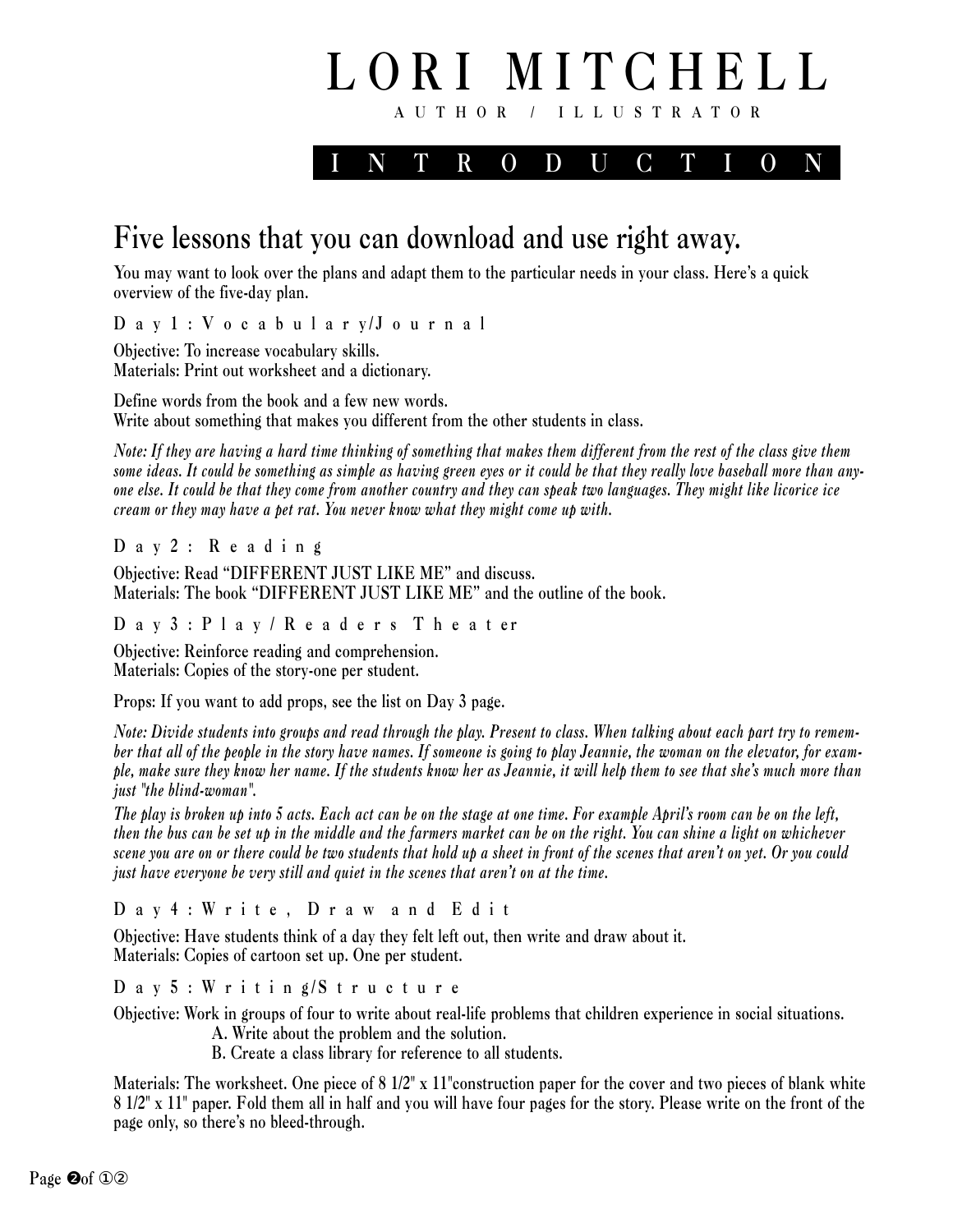## Day 1: Vocabulary/ Journal

| Vocabulary: DIFFERENT JUST LIKE ME                                                                                    |  |
|-----------------------------------------------------------------------------------------------------------------------|--|
| What do these words mean?                                                                                             |  |
|                                                                                                                       |  |
|                                                                                                                       |  |
|                                                                                                                       |  |
|                                                                                                                       |  |
|                                                                                                                       |  |
|                                                                                                                       |  |
|                                                                                                                       |  |
|                                                                                                                       |  |
| <u> 1989 - Johann Harry Harry Harry Harry Harry Harry Harry Harry Harry Harry Harry Harry Harry Harry Harry Harry</u> |  |
|                                                                                                                       |  |
|                                                                                                                       |  |
|                                                                                                                       |  |
|                                                                                                                       |  |
|                                                                                                                       |  |
|                                                                                                                       |  |
|                                                                                                                       |  |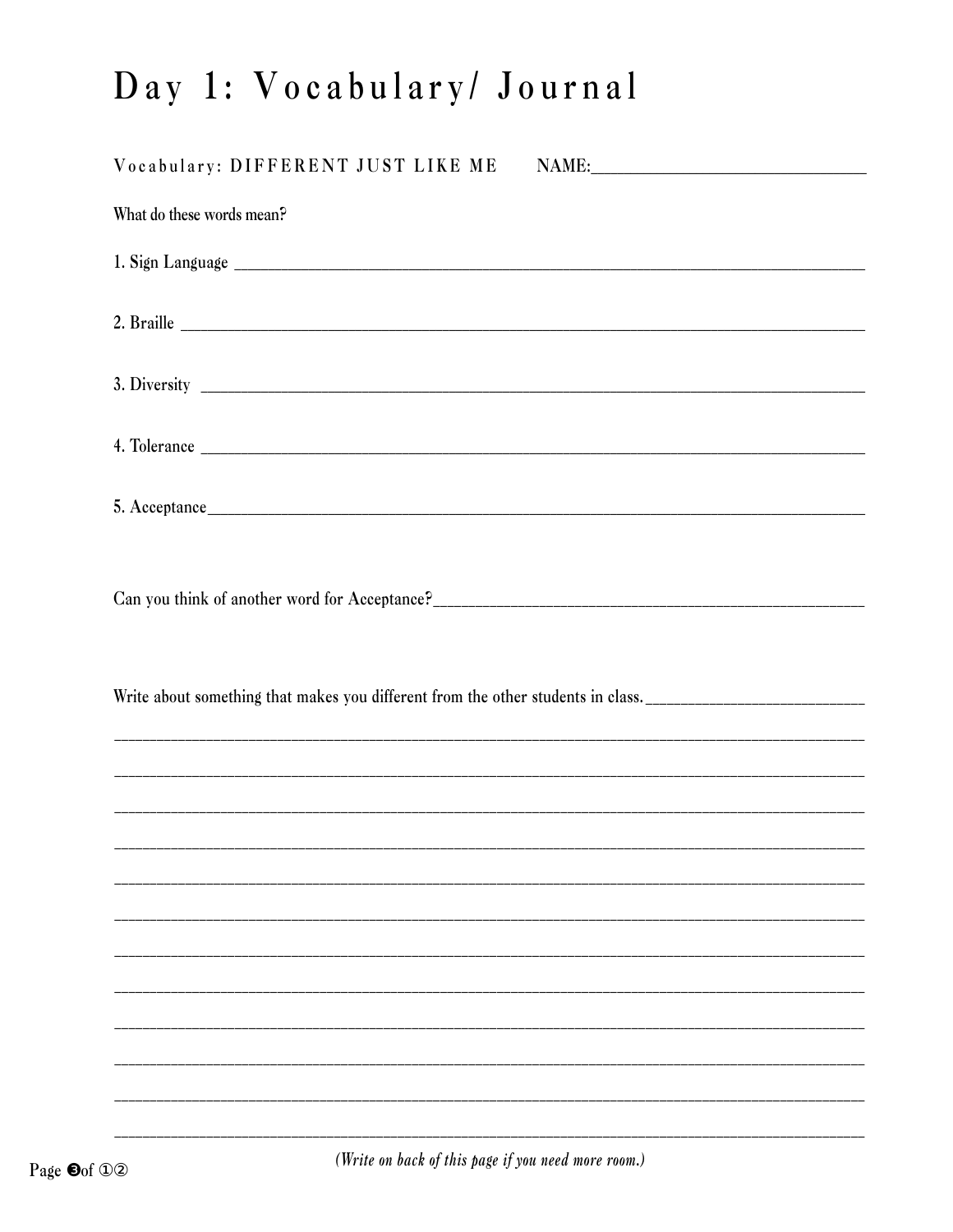## Day 2: Read

Have the students say *"just like me"* with you as you read the story. It's at the end of some of the pages but not all, so they really have to listen. Sometimes it helps to tell them that you will point to them when they should say *"just like me"*.

You can also do the "Same and Different game" after you have read the story *(see the outline)*.

Look over the outline of the book. It tells a little something about each page in the story. You can use a little of the information or a lot, depending on how much time you have.

Ask the students to raise their hand if they think we are all the SAME in SOME ways. Now ask them to raise their hand if they think we are all DIFFERENT in SOME ways. Then put it to the test. Ask who has hair on their head? *(All hands go up)* Ask if this means we are all the same. Look around and point out some of the different kinds of hair *(long, short, curly, straight, brown, blond...)* and they come to the conclusion that we are all the same and different at the same time. Tell them this is basically what the book is about. After reading the book all the way through, go back over page by page with the following "inside" information. Try to make the connection that we are all the same and different as often as possible.

### Outline

On the first page: *(Showing April getting ready for bed)* ask who brushes their teeth each night before bed.

Next spread: The objects on the left page can be found in the illustration of April's room. Ask, if their room looks a little like this one? Is their room this clean? Do they have books, toys, fish, etc?

Next spread: The fish on the left page can be found in April's room on the previous page.

This is the start of the "Same and Different game". Look for all the small illustrations under the type throughout the book and find what's the same and what's different about them. This helps to reinforce the idea that something can be the same and the different at the same time. For the fish ask the kid's to tell how they are all the same, then how are they all different. Each child could try to come up with the most similarities and differences for each page.

Example:

Same = fish, have an eye, fins, swim in water, scales, smell bad.... Different = color, shape, size....

\**It seems all the kids have fun with this game. I wasn't sure about some of the older kids. They start out slow but by the end of the book they are competing to see who can name the most differences and similarities. They can get pretty creative.*

Next: If you have a sign language chart this is a great time to use it. The kids love to figure out their names in sign language. Ask your students to describe signing and tell why it works so well. You could all put your hands over your ears to feel what it would be like to be deaf.

The boy and girl on the bus are real people. Kaylee learns sign language because her brother is deaf. Michael has been deaf all his life. They went to Layette school in San Diego. The other people on the bus are friends and family that helped to pose for the illustrations. You can show that American sign language (As seen in the book.) is based on the American Alphabet.

Next: Notice all the different kinds of food. Ask if they like pollo *(chicken)*, Sushi *(raw fish)*, Irish stew *(beef, potatoes, carrots, peas)*, Lox *(Smoked salmon)* and bagels, or Kiwi. See if they can think of something different that they don't usually eat —that they have tried before —or ask them if maybe they eat something that most others do not.

Here's another opportunity to do the same and different game with the fruit.

Next: You can let the kids feel the braille when you're done with the book.

Ask if they know what braille is and why seeing-impaired people need it. Have them close their eyes. Now ask them how they would find their way around, order at a restaurant, or read a book. Let them know that most elevators have braille next to the buttons and they can feel it the next time they are in an elevator. Tell them to try to feel the difference between the number one and the number two when they have a chance to feel the braille. Let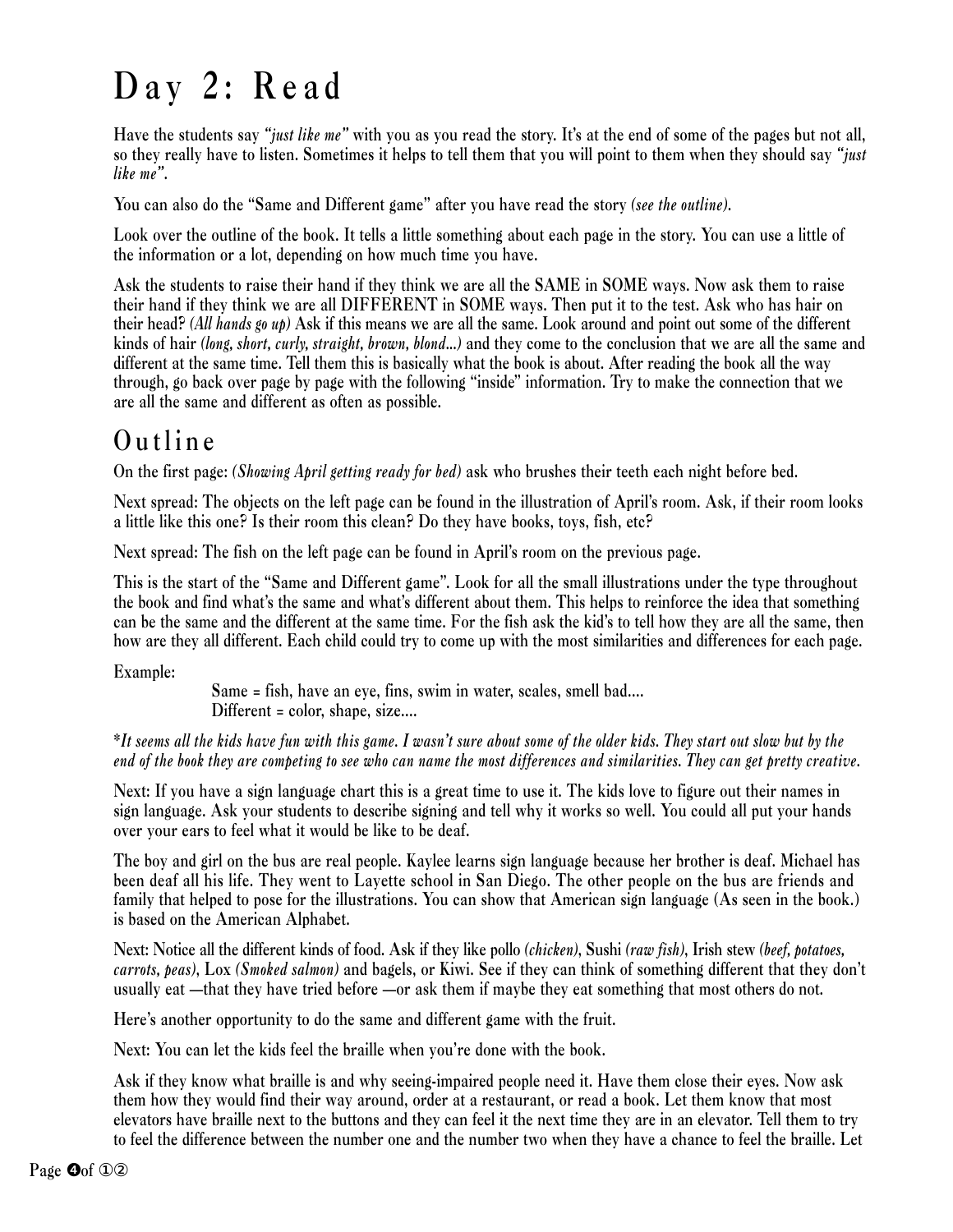them know people that have visual impairments have to learn their numbers and letters just like we did, practice and repetition. Not every visually impaired person knows braille, only 10 percent know how to read braille.

Jeannie is the blind woman and Snuffer is her dog. Jeannie is from El Cajon in San Diego. *(The kids really relate to the dog so be ready for some dog stories.)* Ask the kids if they know whether they can pet a seeing-eye dog. Some think they shouldn't because the dog could bite. The dogs are trained to be very nice around large groups of people and would never bite, but they have to ask the owner because the dog is working and should not be distracted.

Jeannie showed us around her house. Her bible took up the whole top shelf of her bookcase *(It was broken up into several smaller books)*. Explain that because braille is printed on very thick paper and the bumps make it that much thicker, it takes up a lot of room. Also the words can't be printed in itty-bitty type. The braille is always the same size in order to be read well. There are also books on tape and magazines in braille.

Next: This is really April's dad, Dean, and the people he works with. He really does do graphic design. The chairs on the opposite page can be found in the big illustration. It's also another opportunity for the same and different game with the chairs.

Next: This is Uncle Bob. The diner was drawn at the Corvette Diner in Hillcrest. The cups and glasses can be found in the bigger illustration. The same and different game can be played with the cups and glasses.

Next: Ask if the students think this woman could be in a marathon. This is Mary Thompson. She has been in a wheelchair for over 9 years due to a car accident. She not only does marathons, she WINS them—all over the world. The chair she is in is not her racing wheelchair. Her racing chair has slanted back wheels and comes up to a small wheel in front and it's made of a beautiful pink aluminum.

The first restroom sign is from Mexico, the second is Chinese, the third is American and the fourth is from Russia *(My friend from Russia gave me this idea, but I think it could be from anywhere)*. Of course you can do the same and different game with these signs too.

Next: On this page you can point out the different sizes of buildings and how they look more interesting than a strip mall where everything is the same.

Next: The train station was drawn at the Santa Fe station in downtown San Diego. My dad is the big tall guy wearing the blue shorts. See if the students can find the woman with two different colors of skin on her elbow. She has vitiligo. That's what my daughter has. It's just a loss of pigment and does not effect her in any other way. Now if they see someone with what looks like clouds going across their skin they will know it's vitiligo, *(Pronounced:Vittle-Eye-Go)*.

Next: My sister and her kids posed for the illustration, you can ask if the students think the woman is their mom. Why or why not? Once again, same and different with the houses.

Next: That really is my mom, April's grandma. I also know all the cats. The students may notice that the illustrations have now turned to full color. If they ask, pose the question right back to them. Ask why the illustrator only has the PEOPLE in color? The reason for this is to really show what is important. They really stand out next to the black and white backgrounds. Once we get to Grammie's beautiful garden full of flowers I wanted the reader to make the connection between all the beautiful flowers and all the beautiful people.

Next: This is really April's friend Andy Wong. She has known him since kindergarten.

Next: Another same and different game with the flowers. Kids love animals so I tell them a little about my moms cat Pumpkin. Pumpkin really weighs about 25 pounds so I tell them I had to take a few pounds off just to get him in the illustration.

Next (last): Ask what they think April is thinking about. Ask why doesn't April have vitiligo in the book?

We wanted as many kids as possible to relate to her at first sight. I tried to make her as generic as possible so lots of kids would say, *"Yes, I'm like her, so maybe I'm like all those other people"*.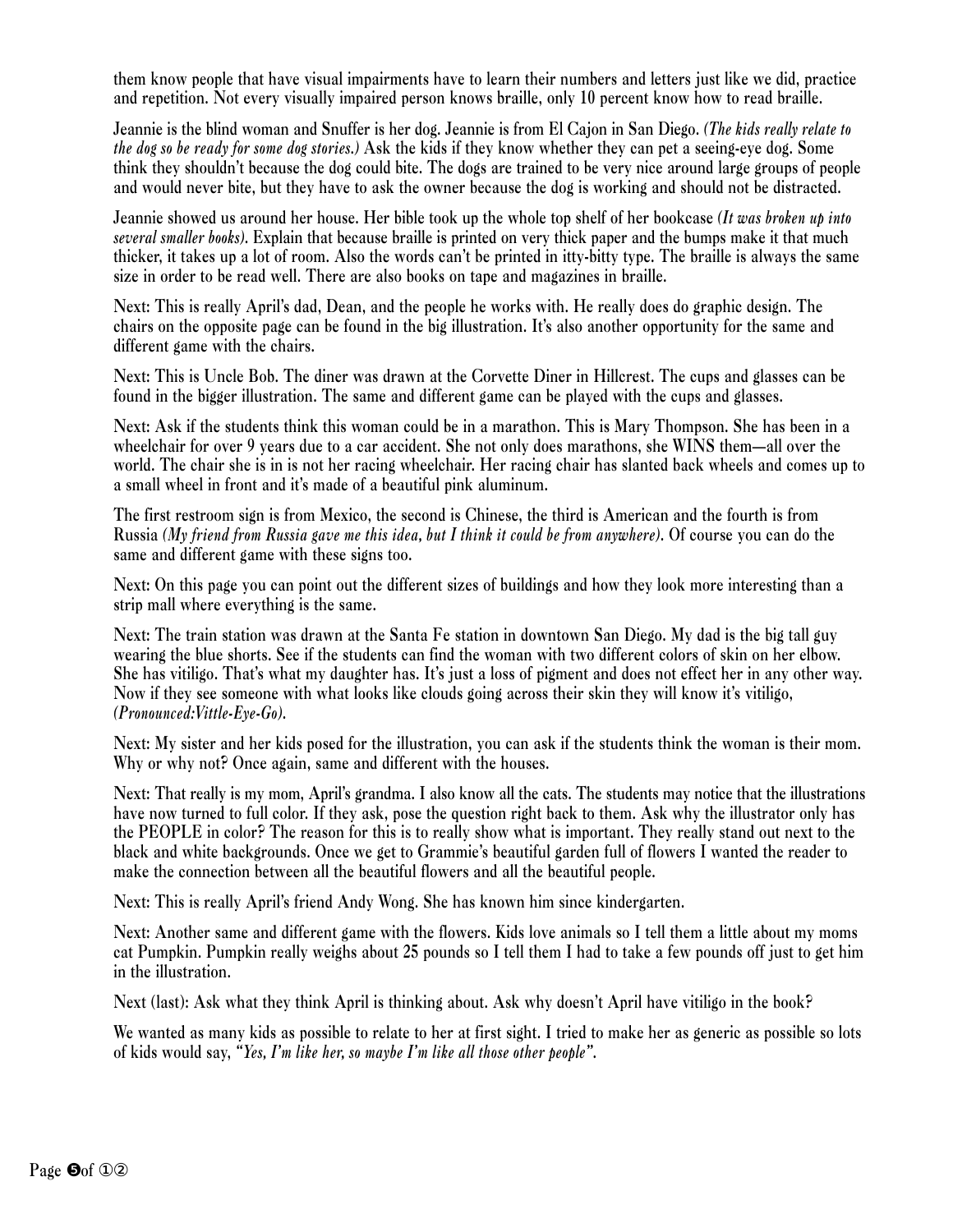# Day 3: Play / Readers Theater

### Cast Of Characters

April: April is also the narrator. This part can be broken up into two parts; the narrator could be just off stage and April, the character, could act out the rest on stage. Also if the students are too young, the teacher could read April's part as the narrator.

| April's Mom (Lori)                                                                                                  | The Lady in the wheelchair (Mary)                                                                                           |
|---------------------------------------------------------------------------------------------------------------------|-----------------------------------------------------------------------------------------------------------------------------|
| The deaf children on the bus ( <i>Kaylee and Michael</i> ) (Try to have them learn a word or two in sign language.) | Crowd: The shoppers at the market, the people at the diner,<br>the people on Main Street, the people waiting for the train, |
| The blind woman on the elevator ( <i>Jeannie</i> )                                                                  | the people sitting on the train, the people at dad's office.                                                                |
| April's Dad (Dean)                                                                                                  | Boy with the pirate hat <i>(Chance)</i>                                                                                     |
| The Lady drawing the chair ( <i>Jolie</i> )                                                                         | Grammie (Phyllis)                                                                                                           |
| Waitress $(Cat)$                                                                                                    | Mrs.Wong's grandson (Andrew)                                                                                                |

The man at the diner *(Bob)*

Chorus: The whole class will say "JUST LIKE ME" when it comes up in the story.

Stage crew: Help move chairs into position, lighting, hold sheets, help with props. The class could just pretend to have some of the things in the story or you could use props.

### Possible Prop Ideas:

Pillow and blanket.

They can set up chairs for the bus scene.

Fruit for the market *(they can all draw fruit to hold up)*.

Stuffed dog to play Snuffer, the seeing eye dog.

Draw a panel that looks like the one in an elevator. (*Use drops of glue or puff paint for the braille bumps. For an easy set change just tape it to a students back and they can play the elevator wall.)*

Sandwich *(A couple of pieces of bread would be fine)* and a glass of milk *(this could be white paper rolled like a cylinder)*

Paper towel for Mary to hand to April

A bag for the trip to Grammie's

Pirate hat could be made out of paper

Mailbox *(Shoe box)*

Paper & pencil for Jolie to draw the chairs

Flowers: For the roses in a straight row you could have your students draw one red rose each on a piece of paper. Then they could line up in a straight row. On the other side of the paper the could draw a different flower so when it says "But Grammie's flowers grew everywhere," they can flip the paper over and move out of the straight line. They would all have different flowers in every color of the rainbow.

Stuffed cat to play Pumpkin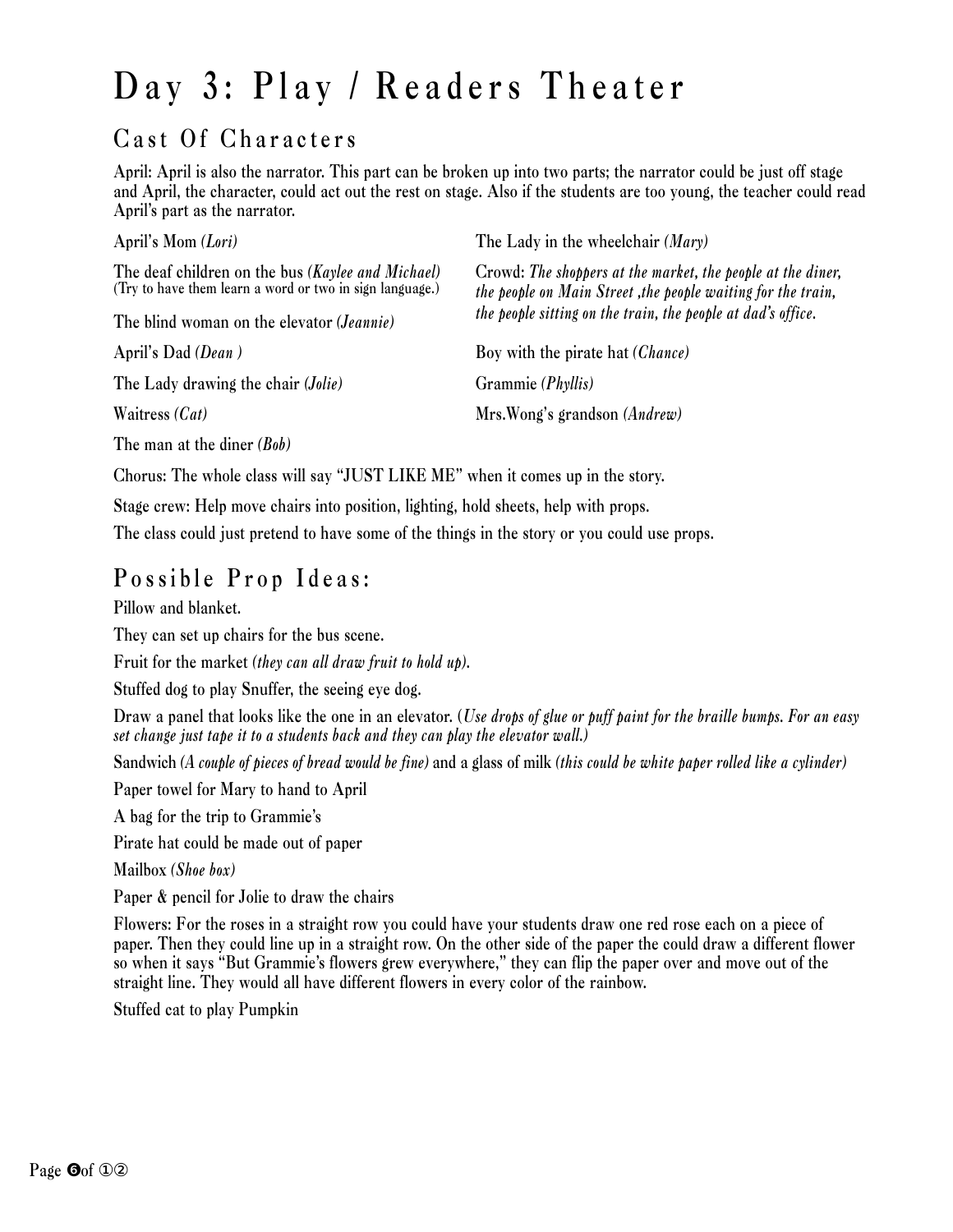### *DIFFERENT JUST LIKE ME*—the Play

Act one

Scene one

*Note: Action, or what the character is supposed to do, is indicated within the brackets.*

April: *(Begin to hum a happy tune)*

Mom: *(Walk by door and say your line)* 

Narrator/April: It was late Sunday night, and all I could see was the glow of my fish tank. I lay on my bed watching my fish swim around and around, and I started to hum to myself. I heard Mom just outside my door.

Mom: April, I know you're excited, but we have a whole week ahead of us before we visit Grammie. All I want to hear now is the sound of you counting sheep.

Narrator/April: That was Mom's way of saying It was time for bed. So I fluffed my pillow, pulled up my covers and closed my eyes. It was going to be hard to wait until Friday.

April: *(Fluff pillow,pull up covers, and close eyes)*

#### Next scene

Narrator/ April: On Monday morning Mom and I went into town to run errands. We got on the bus and sat across the aisle from a girl about my age. She looked at me and smiled. She was making motions with her hands, and so was her friend.

April and Kaylee: *(Smile at each other)*

Mom: She can't hear so she and her friend use their hands to make words. It's a different way of talking called sign language.

Narrator/April: When we came to our stop, I waved goodbye to the girl, and she waved back...

April and Kaylee: *(Wave at each other)*

Chorus: Just like me!

Next scene

April: *(Walk around look at fruit)*

Crowd: *(Walk around, buy fruit, speak different language)*

Narrator/April: On Tuesday we went to the farmer's market. We saw apples, plums, nectarines, and lots of fruit with names I didn't even know. There were lots of people too. They came in all sizes, shapes, and colors. Some of them even spoke different languages. But they all liked shopping at the farmer's market.....

Chorus: Just like me!

#### Act Two

Next scene

Narrator/April: On Wednesday we went to Dad's office to visit him. He works on the tenth floor. We rode the elevator with a lady who couldn't see. She had a friendly dog with her. She found the number of her floor by feeling the little bumps beside the elevator buttons.

Mom: It's a different way of reading called Braille.

Jeannie: *(Feels bumps)*

April: *(Finds floor and bushes button)*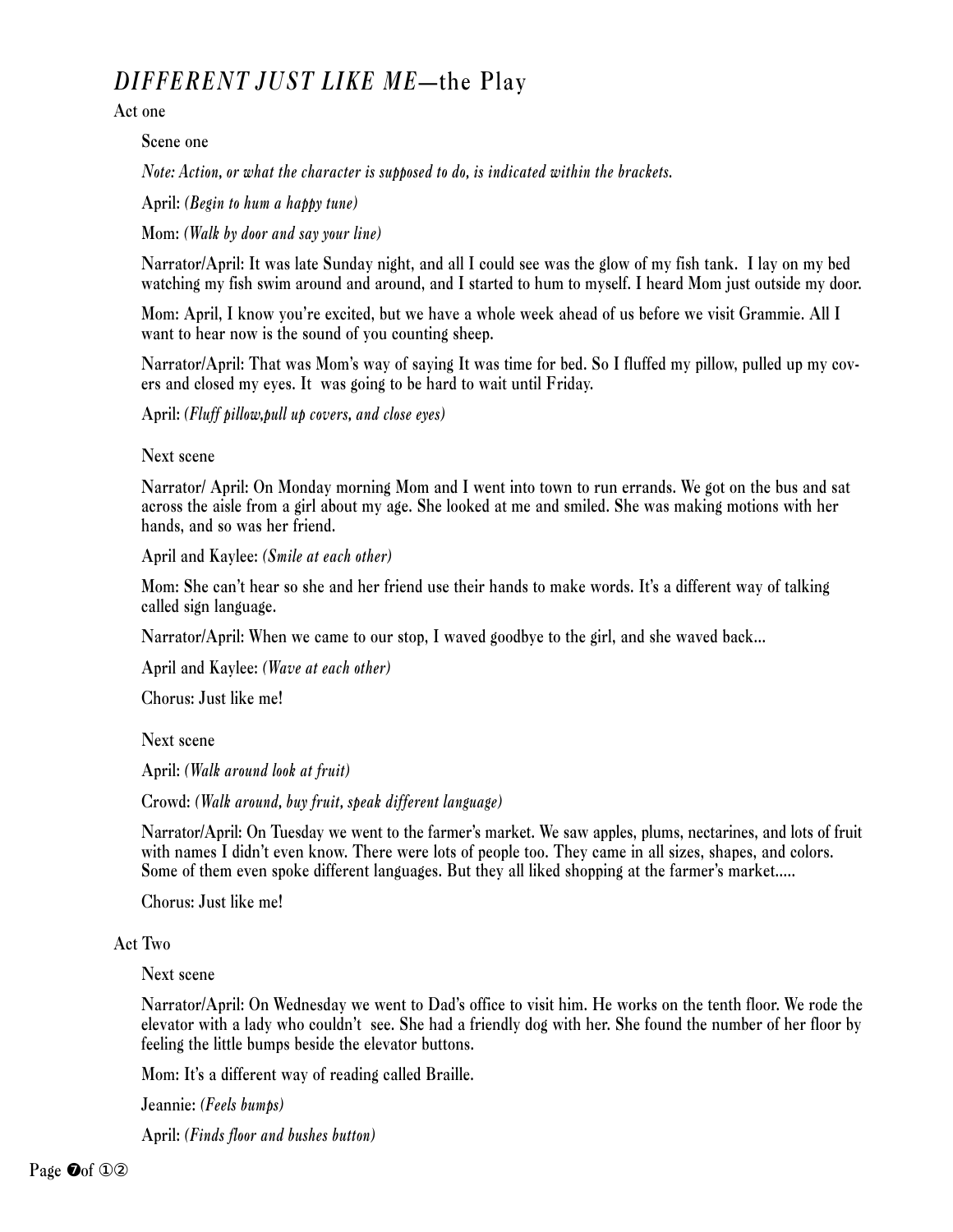Jeannie: *(Walks out of the elevator)*

Narrator/ April: The lady pushed her button and got off at her floor....

Chorus: Just like me!

Next scene

April and Dean: *(Walk up to Jolie at the desk drawing the chair)*

Jolie: *(Should be seated, drawing a chair)*

Crowd: *(People rushing around)* 

Narrator/April: At the ad agency where Dad worked there were people rushing everywhere. The local furniture store was having a sale, and Dad's office had to get the ads ready for the newspaper. Dad introduced me to a lady who was drawing one of the sale chairs. Even though she was a grown-up, she still liked to draw...

Chorus: Just like me!

### Act Three

### Next scene

Narrator/April: On Thursday mom took me out to eat at our favorite diner. I always like to sit on the stools at the counter because she lets me spin around a few times before we eat. A man came and sat down right next to me.

April: *(Walk to stool or chair and spin around, then order turkey sandwich and glass of milk)*

Bob: *(Walk in and order turkey sandwich and milk)*

Cat: *(Has paper and pencil to take order)*

Crowd: *(People sit at diner and pretend to eat and talk)*

He ordered a turkey sandwich and a glass of milk....

Chorus: Just like me!

Next Scene

Narrator/ April: Before we left, I went to the restroom. While I was standing at the sink, a lady came out of the biggest stall. I smiled.

Mary: Hi!

April: *(Wash hands then take towel from Mary)*

Mary: *(Wash hands then hand paper towel to April)*

Narrator/April: She handed me a paper towel and dried her hands....

Chorus: Just like me!

Act Four

Next scene

April and Lori: *(Walk down Main street. April looks in windows)* Crowd: *(Walk down the street)*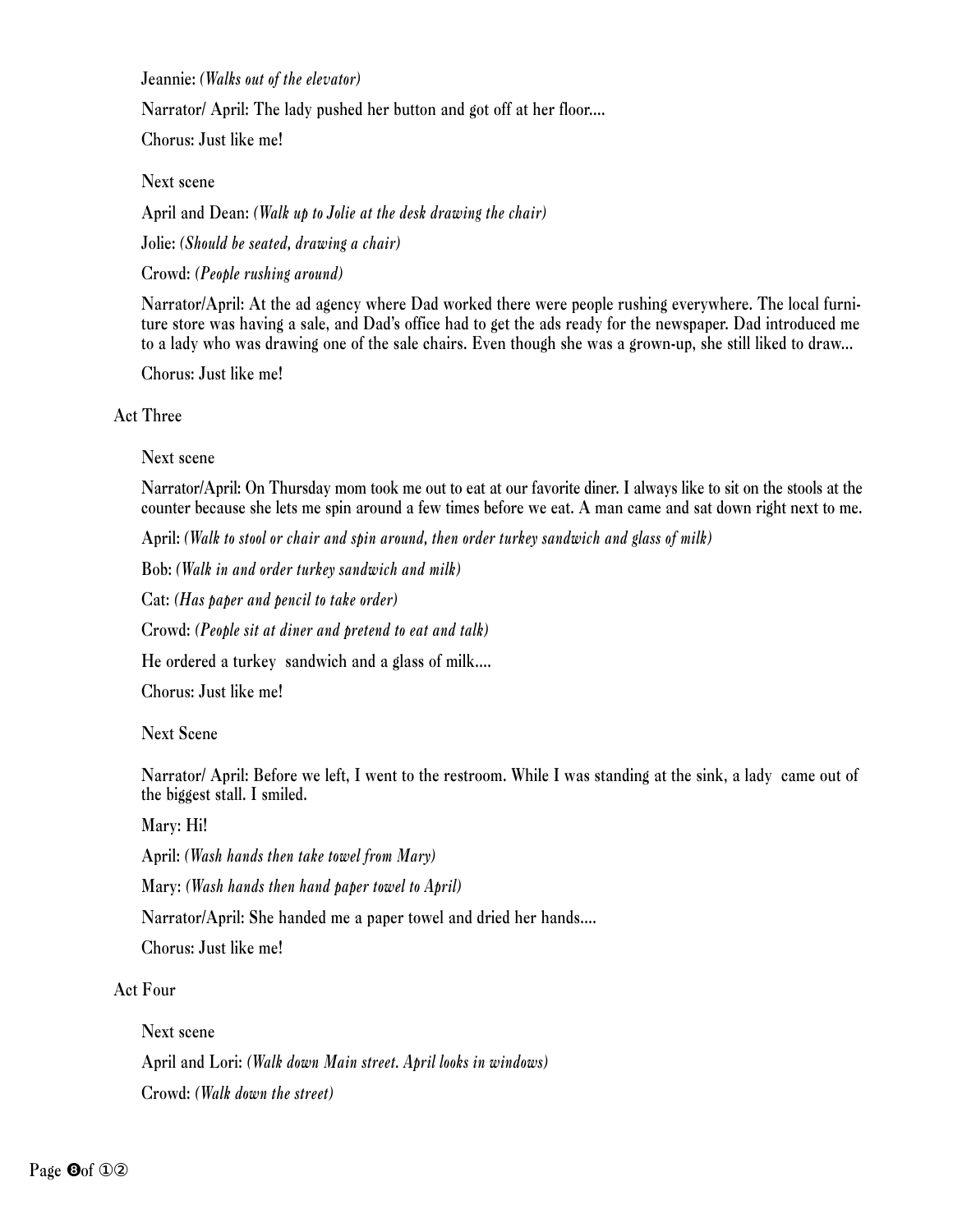Narrator/April: On Friday Mom and I finally went to visit Grammie. We had to walk down Main Street to get to the train station. We passed tall shops, narrow shops, wide shops, and small shops. It was fun to look in all the different windows.

Next scene

April: *(Look at boy in hat)*

Chance: *(wear pirate hat)*

Crowd: *(Pretend to wait for train)*

Narrator/April: While we waited for the train, I saw a boy standing by his mom. He was wearing a cool pirate hat. He was going to take the number five train....

Chorus: Just like me!

Next scene

April: *(Sit on train, look out window and point)*

Judy, Paige and Devon: *(Sit across from April and look out window)*

Narrator/April: The train moved very fast. From my window I began to see lots of familiar sights. I knew we were getting close. We hadn't seen Grammie in a long time, and I couldn't wait to give her a great big hug.

Act Five

Next scene

April and Lori: *(Walk by Mrs. Wong's house, April holds arms open wide for a big hug, from Grammie)*

Grammie: *(Arms open wide for a big hug from April)*

Crowd: *(Hold your pictures of roses in a straight row when it says "but Grammies flowers grew everywhere" flip your sign over to show a colorful flower and move out of the straight row.)*

Narrator/April: Before I knew it, Mom and I were walking down Grammie's street. We could see Grammie's garden, filled with beautiful flowers. Grammie's neighbor, Mrs. Wong, had a nice garden too, with red roses planted in straight rows. But Grammie's flowers grew everywhere. There were daisies and daffodils and petunias and pansies in every color of the rainbow. Right in the middle of them stood Grammie, with her arms open wide.....

Chorus: Just like me!

Next scene

Andrew: *(He starts on the step with April. Then does a fast walk to the mailbox.)*

April: *(She starts with Andrew at the steps and does a fast walk to the mailbox.)*

Narrator/April: Mrs.Wong's grandson Andrew is my friend. He always comes to see me when I visit Grammie. We had a race from Grammie's steps to the mailbox to see who could run the fastest. He's very quick....

Chorus: Just like me!

April: *(Look at all the flowers, smell them, then point to one then point to another.)*

Narrator/April: Andrew had to go home for dinner so Grammie's cat, Pumpkin, and I went to look at the flowers in Grammie's garden. They smelled so good! Every time I thought I'd found my favorite, we found another one just as pretty.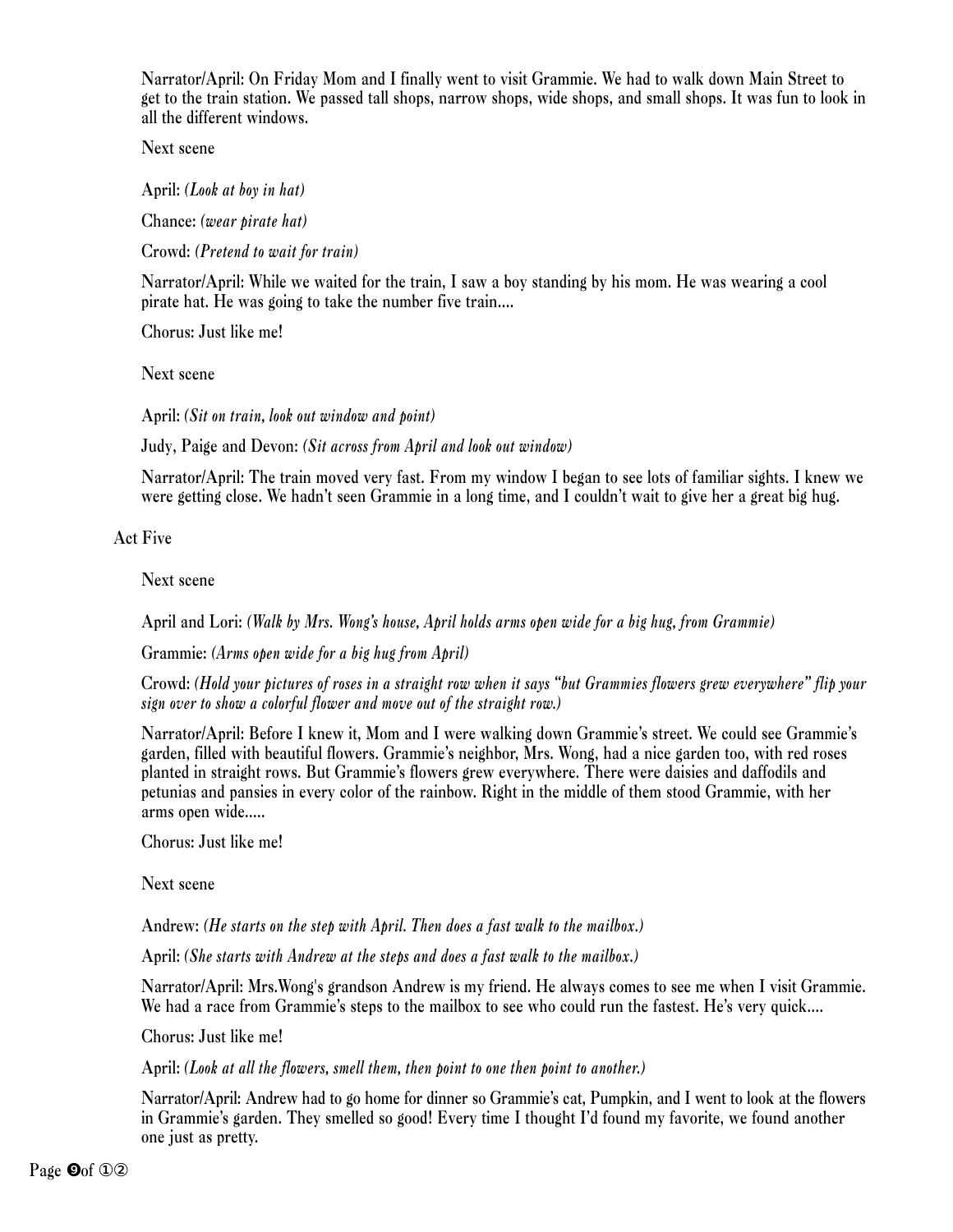Grammie: It's okay to like them all.

Next scene

Grammie: *(Hand April Flowers and hug her.)*

Mom: *(Hug Grammie, then sit next to April.)*

April: *(Take flowers from Grammie and give her a hug. Sit and look around, then Smile.)*

Crowd: *(Sit and read or talk very quietly to one another.)*

Narrator/April: When I got on the train the next morning, Grammie gave me an armful of flowers and a big hug good-bye. I sat in my seat next to Mom and looked around at all the other people.

Narrator/April: It made me think about everyone we had seen over the last week: the shoppers in the market, the man at the diner, and all the others. Like the flowers in Grammie's garden, they are all different from one another, and that's what made them so great! I'm glad they're all different.....

Chorus: Just like me!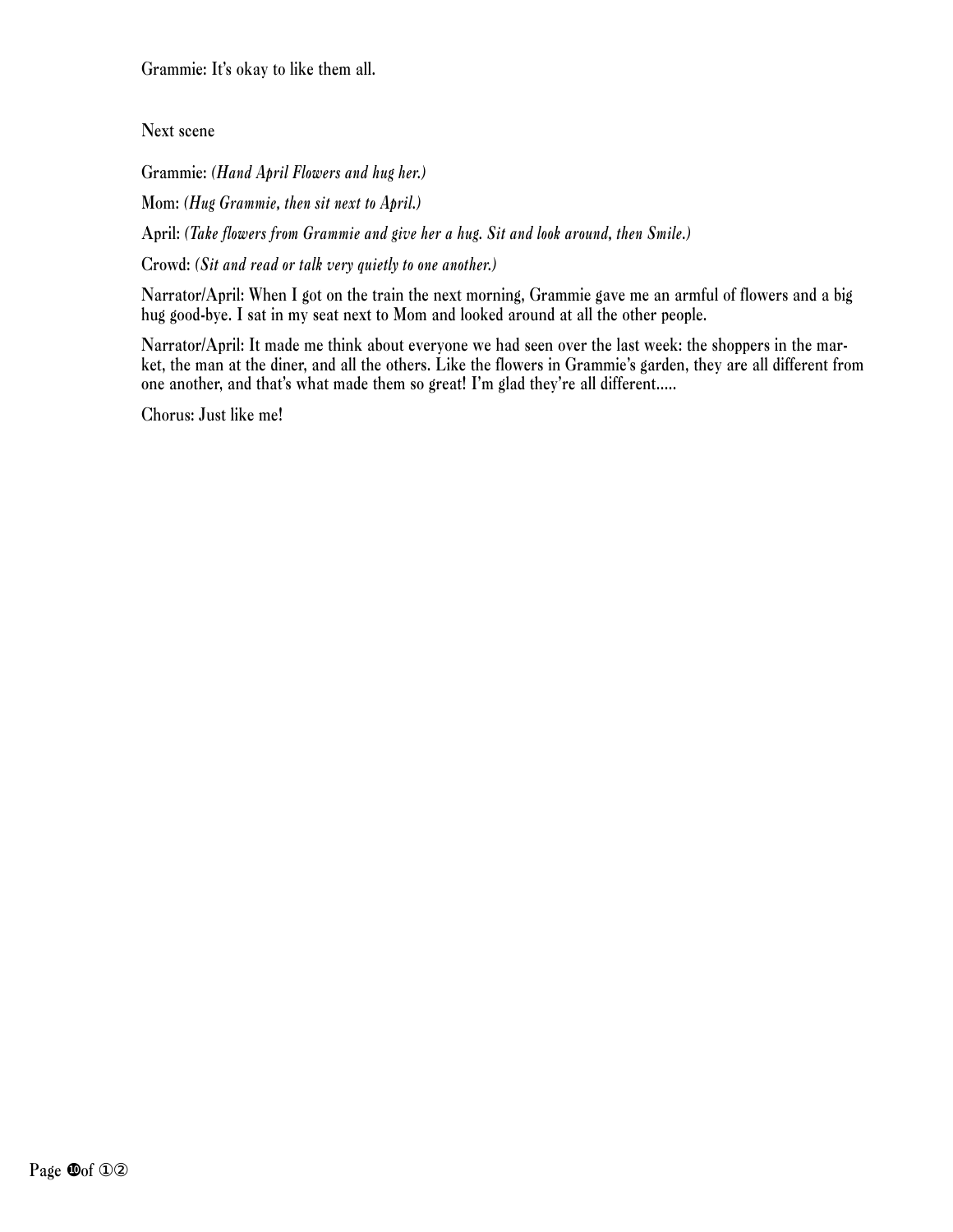# Day 4: Write and draw

Write and draw a cartoon about a time you felt left out.

- 1. Write an outline of your story on a separate piece of paper.
- 2. Use boxes 1 thru 4 to write and illustrate the beginning and middle of your story.
- 3. Write down your ending on another piece of paper.
- 4. Trade stories with another student and fill in the ending in 5 and 6.
- 5. Compare endings. Are they the same? If not, how are they different?